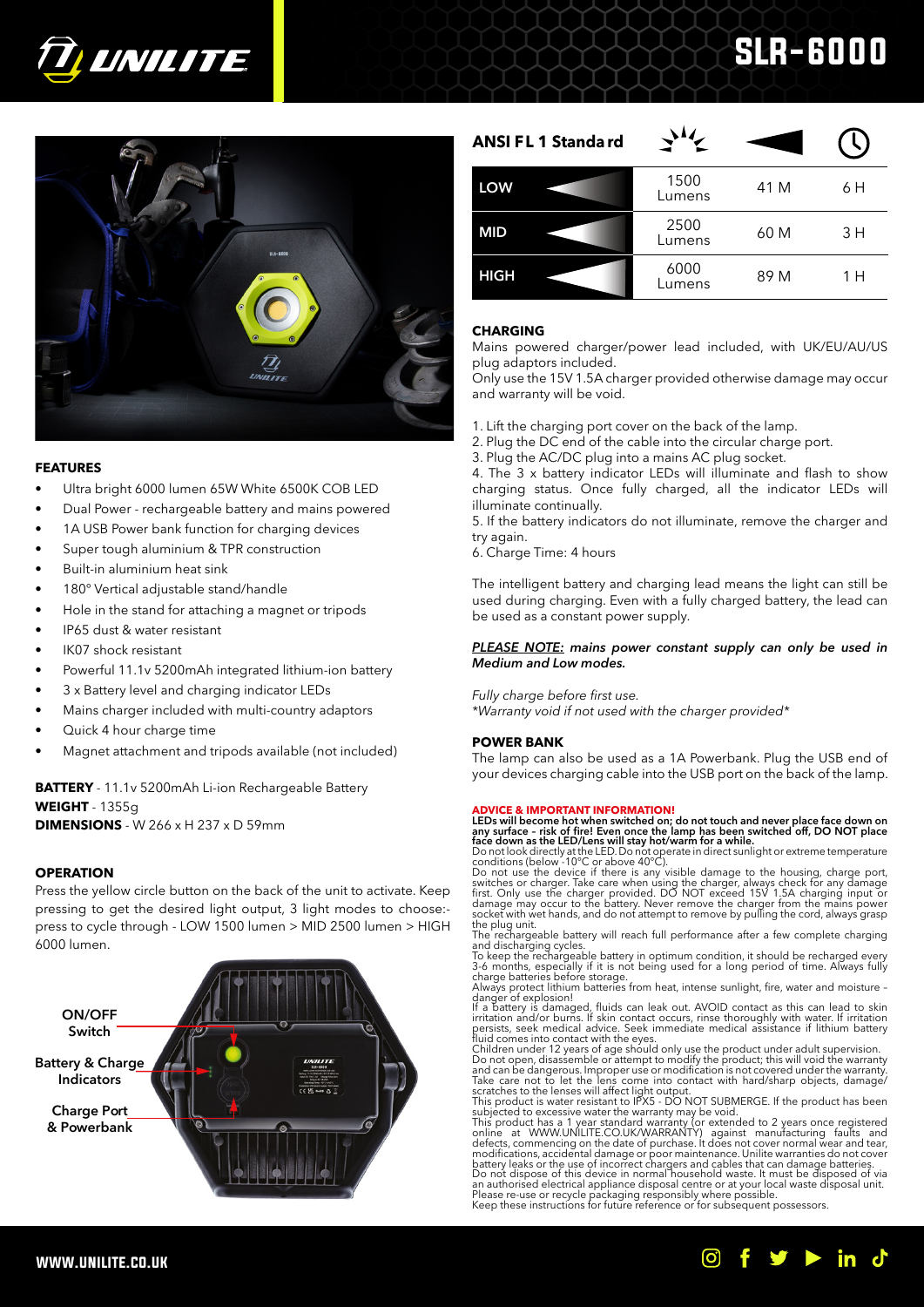

# SLR-6000

- **PRODUKTMERKMALE**<br>• Ultrahelle 6000 Lumen 65W weiße 6500K COB LED<br>• Dual Power Akku und Netzstrom<br>• Super robuste Aluminium- und TPR-Konstruktion<br>• Super robuste Aluminium- und TPR-Konstruktion<br>• Eingebauter Aluminium-kü
- 
- Stativen<br>• IP65 staub- und wasserdicht<br>• IK07 stoßfest<br>• Leistungsstarker 11,1 V 5200 mAh integrierter Lithium-
- 
- 
- Ionen-Akku<br>• 3 x LEDs für Batteriestand und Ladeanzeige<br>• Netzladegerät im Lieferumfang mehrerer Länderadapter
- 
- enthalten<br>• Schnelle Ladezeit von 4 Stunden<br>• Magnetaufsatz und Stative erhältlich (nicht im Lieferumfang<br>• enthalten)

**BATTERIE** - 11,1 V 5200 mAh Li-Ionen-Akku **GEWICHT** - 1355g **ABMESSUNGEN** - B 266 x H 237 x T 59 mm

**LICHTBETRIEB**<br>Drücken Sie zum Aktivieren die gelbe Kreistaste auf der<br>Rückseite des Geräts. Halten Sie gedrückt, um die gewünschte<br>Lichtleistung zu erzielen. Wählen Sie 3 Lichtmodi aus: -<br>Drücken Sie, um durch - 1500 Lume

**LADEN**<br>Netzladegerät / Netzkabel im Lieferumfang enthalten,<br>einschließlich UK/EU/AU/US-Steckeradapter.<br>Verwenden Sie nur das 15-V-1,5-A-Ladegerät, sofern sonst<br>Schäden auftreten können und die Garantie erlischt.

1. Heben Sie die Ladeanschlussabdeckung auf der Rückseite

der Lampe an. 2. Stecken Sie das DC-Ende des Kabels in den kreisförmigen

Ladeanschluss. 3. Stecken Sie den AC / DC-Stecker in eine Netzsteckdose. 4. Die 3 x Batterieanzeige-LEDs leuchten und blinken, um den

**CARACTÉRISTIQUES DU PRODUIT** • LED COB ultra lumineuse 6000 lumens 65W blanche 6500K • Double puissance - batterie rechargeable et alimentation

- secteur<br>• Fonction de banque d'alimentation USB 1A pour charger<br>• Gonstruction en aluminium et TPR super résistante<br>• Dissipateur thermique en aluminium intégré
- 
- 
- Dissipateur thermique en aluminium intégré<br>Support / poignée réglable verticalement à 180 °<br>Support / poignée réglable verticalement à 180 °<br>Irou dans le support pour fixer un aimant ou des trépieds<br>IROS résistant à la pou
- 
- 
- 

**BATTERIE** - Batterie Rechargeable Li-ion 11.1v 5200mAh **POIDS** - 1355g **DIMENSIONS** - L 266 x H 237 x P 59 mm

FONCTIONNEMENT DE LA LUMIERE<br>Appuyez sur le bouton circulaire jaune à l'arrière de l'appareil<br>pour l'activer. Continuez à appuyer pour obtenir le flux<br>lumineux souhaité, 3 modes d'eclairage au choix: - appuyez<br>pour faire d

**MISE EN CHARGE**<br>Chargeur secteur / cordon d'alimentation inclus, avec<br>adaptateurs de prise UK/EU/AU/US inclus.<br>N'utilisez que le chargeur 15 V 1,5 A fourni, sinon des<br>dommages pourraient survenir et la garantie sera annul

Soulevez le couvercle du port de charge à l'arrière de la

- lampe.<br>2. Branchez l'extrémité CC du câble dans le port de charge<br>circulaire.<br>3. Branchez la fiche AC / DC dans une prise secteur.<br>4. Les 3 x voyants de batterie s'allument et clignotent pour<br>indiquer l'état de charge. Une
- 
- 

# **CARATTERISTICHE DEL PRODOTTO**<br>• LED COB ultra luminoso da 6000 lumen 65W bianco 6500K<br>• Punzione di banca di alimentazione USB 1A per caricare i<br>• Funzione di banca di alimentazione USB 1A per caricare i

- 
- 
- 
- 
- dispositivi<br>
 Costruzione super resistente in alluminio e TPR<br>
 Dissipatore di calore in alluminio incorporato<br>
 Supporto / maniglia regolabile in verticale a 180<br>
 Foro nel supporto per fissare un magnete o treppiedi<br>
- 
- 
- mah 3 x livello della batteria e indicatore di carica LED<br>3 x livello della batteria e indicatore di carica LED<br>Caricatore da rete incluso con adattatori per più paesi<br>Tempo di ricarica rapido di 4 ore<br>• Attacco magnete
- 

**BATTERIA** - Batteria ricaricabile agli ioni di litio da 11,1 V 5200

mAh<br>**PESO** - 1355 g<br>**DIMENSIONI** - L 266 x H 237 x P 59 mm

**FUNZIONAMENTO LEGGERO**

Premere il pulsante cerchio giallo sul retro dell'unità per<br>attivare. Tenere premuto per ottenere l'emissione luminosa<br>desiderata, 3 modalità di illuminazione tra cui scegliere:<br>premere per scorrere - 1500 lumen> 2500 lume

### **RICARICA**

www.unilite.co.uk

Caricabatteria / cavo di alimentazione con alimentazione di<br>rete inclusi, con adattatori per spina UK / EU / AU / US inclusi.<br>Utilizzare solo il caricabatterie da 15 V 1,5 A fornito altrimenti<br>potrebbero verificarsi danni

1. Sollevare il coperchio della porta di ricarica sul retro della

lampada. 2. Collegare l'estremità CC del cavo alla porta di ricarica circolare. 3. Inserire la spina CA / CC in una presa di corrente CA. 4. I 3 LED indicatori della batteria si illumineranno e

Ladestatus anzuzeigen. Nach dem vollständigen Aufladen<br>leuchten alle Anzeige-LEDs kontinuierlich.<br>5. Wenn die Akkuanzeigen nicht leuchten, entfernen Sie das<br>Ladezeit: 4 Stunden<br>6. Ladezeit: 4 Stunden

Durch den intelligenten Akku und das Ladekabel kann<br>das Licht während des Ladevorgangs weiterhin verwendet<br>werden.Selbst bei voll aufgeladenem Akku kann das Kabel als<br>konstante Stromversorgung verwendet werden.

# *BITTE BEACHTEN: Die konstante Netzstromversorgung kann nur in den Modi Medium und Low verwendet werden.*

*Vor dem ersten Gebrauch vollständig aufladen. \*Die Garantie erlischt, wenn sie nicht mit dem mitgelieferten Ladegerät verwendet wird\**

**POWER BANK** Die Lampe kann auch als 1A Powerbank verwendet werden. Stecken Sie das USB-Ende des Ladekabels Ihres Geräts in den USB-Anschluss auf der Rückseite der Lampe.

**HINWEIS & WICHTIGE INFORMATIONENT**<br> **HINWEIS & WICHTIGE INFORMATIONENT**<br>
LEDS werden being Einschalten heiß; Nicht berühren und<br>
niemen Start dem Gesicht nach unten auf eine Oberfläche<br>
Ausschalten NICHT mit der Vordersei

les voyants LED s'allument en permanence. 5. Si les voyants de batterie ne s'allument pas, retirez le chargeur et réessayez. 6. Temps de charge: 4 heures

La batterie intelligente et le câble de charge signifient que la lumière peut toujours être utilisée pendant la charge. Même avec une batterie complètement chargée, le câble peut être utilisé comme alimentation électrique constante.

# *ATTENTION : l'alimentation électrique constante ne peut être utilisée qu'en modes Moyen et Faible.*

*Chargez complètement avant la première utilisation. \* Garantie annulée si non utilisé avec le chargeur fourni \**

**BANQUE DE PUISSANCE** La lampe peut également être utilisée comme Powerbank 1A. Branchez l'extrémité USB du câble de chargement de vos appareils dans le port USB à l'arrière de la lampe.

**CONSELLS & INFORMATIONS IMPORTANTES !**<br>Les LED deviennent chaudes lorsqu'elles sont allumées; ne<br>pas toucher et ne jamais placer face contre terre sur aucune<br>surface - risque d'incendiel Même une fois la lampe éteinte,<br>VE

températures extrêmes (inférieures à -10 ° C ou supérieures à<br>40 ° C).<br>N'utilisez pas l'appareil si le boîtier, le port de charge, les

N'utilisez pas l'appareil si le bôtier, le port de charge, les<br>interrupteurs ou le chargeur présentent des dommages<br>visibles. Faites attention forsque vous utilisez le chargeur,<br>vérifiez toujours tout dommage en premier. U

Der Akku erreicht nach einigen vollständigen Lade- und<br>
Den Akku ereicht nach einigen vollständigen Lade- und<br>
Um den Akku in einem optimalen Zustand zu halten, sollte er<br>
alle 3-6 Monate aufgeladen werden, insbesondere we

La batterie rechargeable atteindra ses performances optimales<br>après quelques cycles complets de charge et de décharge.<br>Pour maintenir la batterie rechargeable dans des conditions<br>optimales, elle doit être recharge tous les

Si une batterie est endommagée, des liquides peuvent<br>s'échapper. EVITER tout contact car cela peut entraîner une<br>irritation cutanée et / ou des brûlures. En cas de contact cutané,<br>irincer abondamment à l'eau. Si l'iritatio

être annulée.<br>Ce produit bénéficie d'une garantie standard d'un an (ou<br>c'endue à 2 ans une fois enregistré en ligne sur WWW.UNILITE.<br>COUK.WARRANITY) contre les défauts de fabrication et les<br>défauts. Il ne couvre pas l'usur

Ne jetez pas cet appareil avec les ordures ménagères. Il<br>doit être éliminé dans un centre d'élimination d'appareils<br>électriques agréé ou dans votre déchetterie locale.<br>Veuillez réutiliser ou recycler les emballages de mani

La batteria ricriariabile raggiungerà le massime prestazioni del mordi dei realistaria ricriaria ricriaria ricriaria ricristia in condizioni ottimali, doverbbe essere ricraricata ogni 3-6 mesi, soprattuto se non el anomeno

in

lampeggeranno per mostrare lo stato di carica. Una volta caricata completamente, tutti i LED indicatori si illumineranno

caricata completamente, tutti i LED indicatori si illumineranno continuamente. 5. Se gli indicatori della batteria non si illuminano, rimuovere il caricabatterie e riprovare. 6. Tempo di ricarica: 4 ore

La batteria intelligente e il cavo di ricarica consentono di utilizzare la luce durante la ricarica. Anche con una batteria completamente carica, il cavo può essere utilizzato come alimentazione costante.

*NOTA: l'alimentazione di rete costante può essere utilizzata solo in modalità Media e Bassa. Caricare completamente prima del primo utilizzo. \* Garanzia nulla se non utilizzata con il caricabatterie fornito \**

La lampada può essere utilizzata anche come Powerbank da 1A. Collega l'estremità USB del cavo di ricarica dei tuoi dispositivi alla porta USB sul retro della lampada.

**CONSIGLI E INFORMAZIONI IMPORTANTI**<br>I LED si surriscaldano all'accensione; non toccare e non<br>appoggiare mai a faccia in giù su alcuna superficie - pericolo<br>di incendio! Anche una volta che la lampada è stata spenta,<br>NON m

caldi per un po<sup>1</sup>.<br>Non guardare direttamente il LED. Non utilizzare alla luce<br>solare diretta o in condizioni di temperatura estreme (inferiori<br>a-10 °C o superiori a-40 °C).<br>Non utilizzare il dispositivo se sono presenti d

**ACCUMULATORE DI ENERGIA**